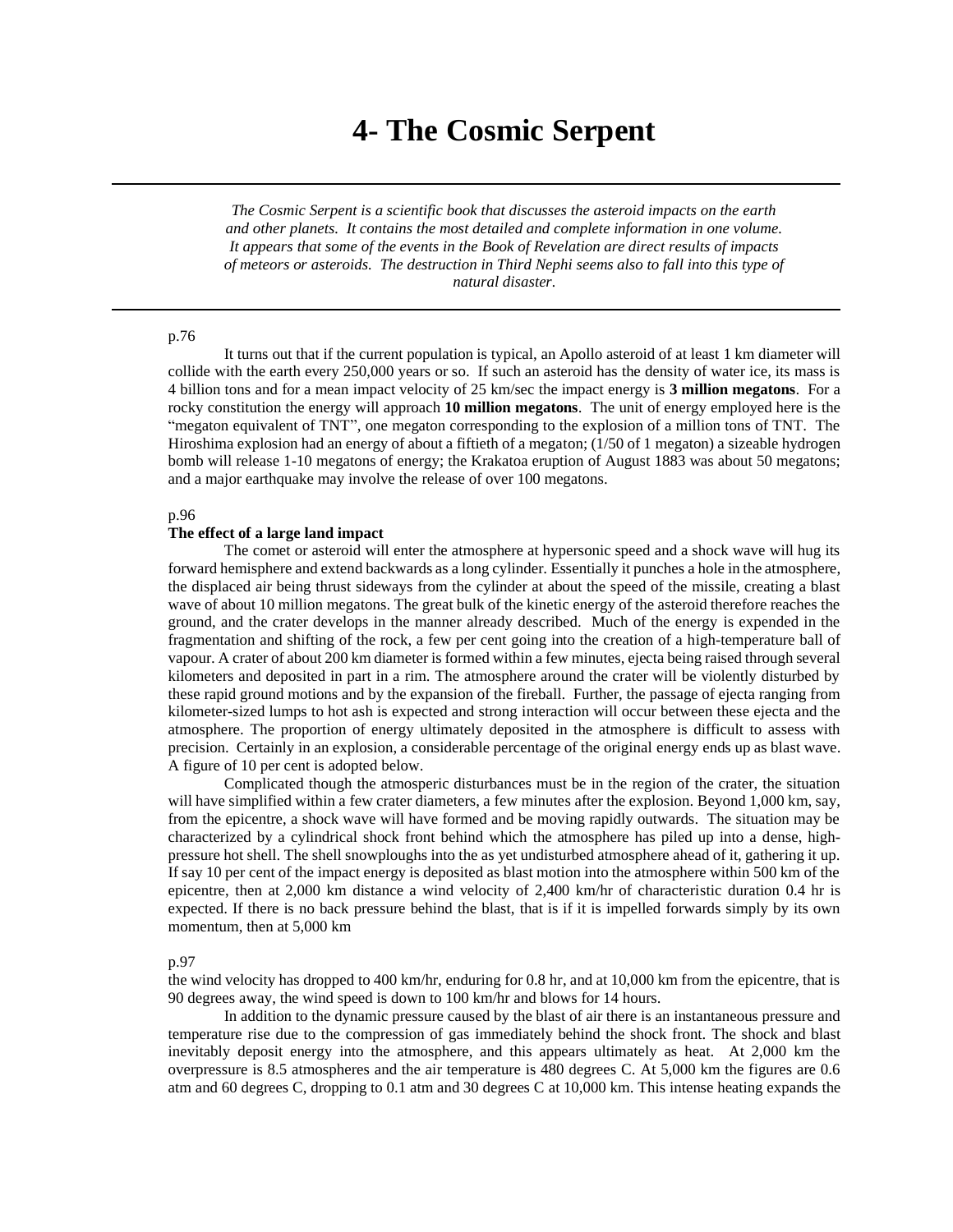atmosphere behind the front, which rises to create a hot, low-density regime: the blast wave is thus followed by a partial vacuum, a rarefaction wave, of somewhat longer duration.

If all the nominal 100 million megatons of energy deposited in the atmosphere were manifested as wind motions, a mean wind velocity of 1,500 km/hr would be expected globally. If deposited as heat, then a global rise in air temperature of 43 degrees would be expected.

The heat-deposition problem is somewhat complicated by the fact that vaporized and melted rock, hot ash and so on will be flung out of

## p.98

the crater, the vapor and small particles especially streaming along with the current. This represents an additional source of heat, but the consequences are difficult to assess.

## p.99

About 100,000 cubic km of material is ejected by the impact, much of it in the form of fine dust, which is carried along by the violent motions of the atmosphere. Even in an undisturbed stratosphere, fine dust quickly spreads globally.

The falling speed of a particle ten-millionths of a centimetre across in the normal, undisturbed atmosphere is about 1 mm/sec at 50 km altitude, about 0.1 mm/sec at 30 km, and about 0.01 mm/sec at 15km. At the latter speed a falling time of five years is implied. Very roughly a particle a tenth as large has a tenth this falling speed and the converse. Sub-millimetre-sized particles would fall out within about a month.

#### p.100

A similar proportion of 100,000 cubic km would result in a blockage of sunlight with an Aoverkill@ factor of over 10,000 ! Thus, if this simple picture of dust suspension were valid, total blackness would be expected for two to three years after the impact, followed by a rather sudden clearing of the sky.

A drastic change in the chemistry of the atmosphere, probably of most consequence in the stratosphere, is also likely. Above about 2,000 degrees nitrogen and oxygen in the atmosphere combine to give nitric oxide. Each megaton injected into the atmosphere will produce between 1,000 and 5,000 tons of nitric oxide and this will be carried into the stratosphere. An injection of 100 million megatons therefore implies the creation of several hundred thousand million tons of NO. Between 15 and 40 km altitude, ozone (03) filters out biologically damaging ultraviolet solar radiation. The mass of ozone in the atmosphere is comparable with the injected mass of NO. The latter however, destroys ozone by a catalytic reaction in which 1 g of NO removes 100-200 g of ozone. The result of the impact would therefore be a complete removal of the ozone. While this hardly matters when sunlight is blocked by dust in any case, the question would become important if, by the time the dust clears, the ozone were still depleted. The timescale for the replenishment of ozone is twenty to thirty years.

Apart from these atmospheric effects, mention should also be made of a ground effect which may be of consequence well beyond the crater. The energy carried by the shock, penetrating the ground, shatters and heats the rock, expelling some of it to form a crater. But a small residue of this energy will spread beyond the rock-fragmenting region: once the tensile strength of the rock is greater than the shock pressure, the rock no longer fragments and the energy is transported by vibration. Probably 1 per cent or so of the total energy is thus carried away by seismic waves. For the impact being discussed, about 10 million megatons will go into these vibrations much of it as surface waves--earthquakes. The Rayleigh (corkscrew) and Love (to and fro) waves which comprise earthquake motions damp slowly with distance, the amplitude at 5,000 km still being a third of that near the epicentre; and at 90 degrees from the impact point the energy/km squared in the ground motions will still exceed 10 percent of that around the crater. A mean global value of about 0.01 megaton/km sq. Is implied. This is at the extreme top end of earthquake intensity scales, and corresponds to great catastrophe with for example earth layers being overturned, clefts appearing in the ground and freestanding objects and creatures being thrown in the air.

### p.101

To sum up, the immediate global effects are a violent scorching wind, the ejection of incandescent material, severe earthquake, possible a prolonged obscuration of sunlight, and exposure to ultraviolet radiation of germicidal intensity when the sky clears.

#### **The effect of a large oceanic impact**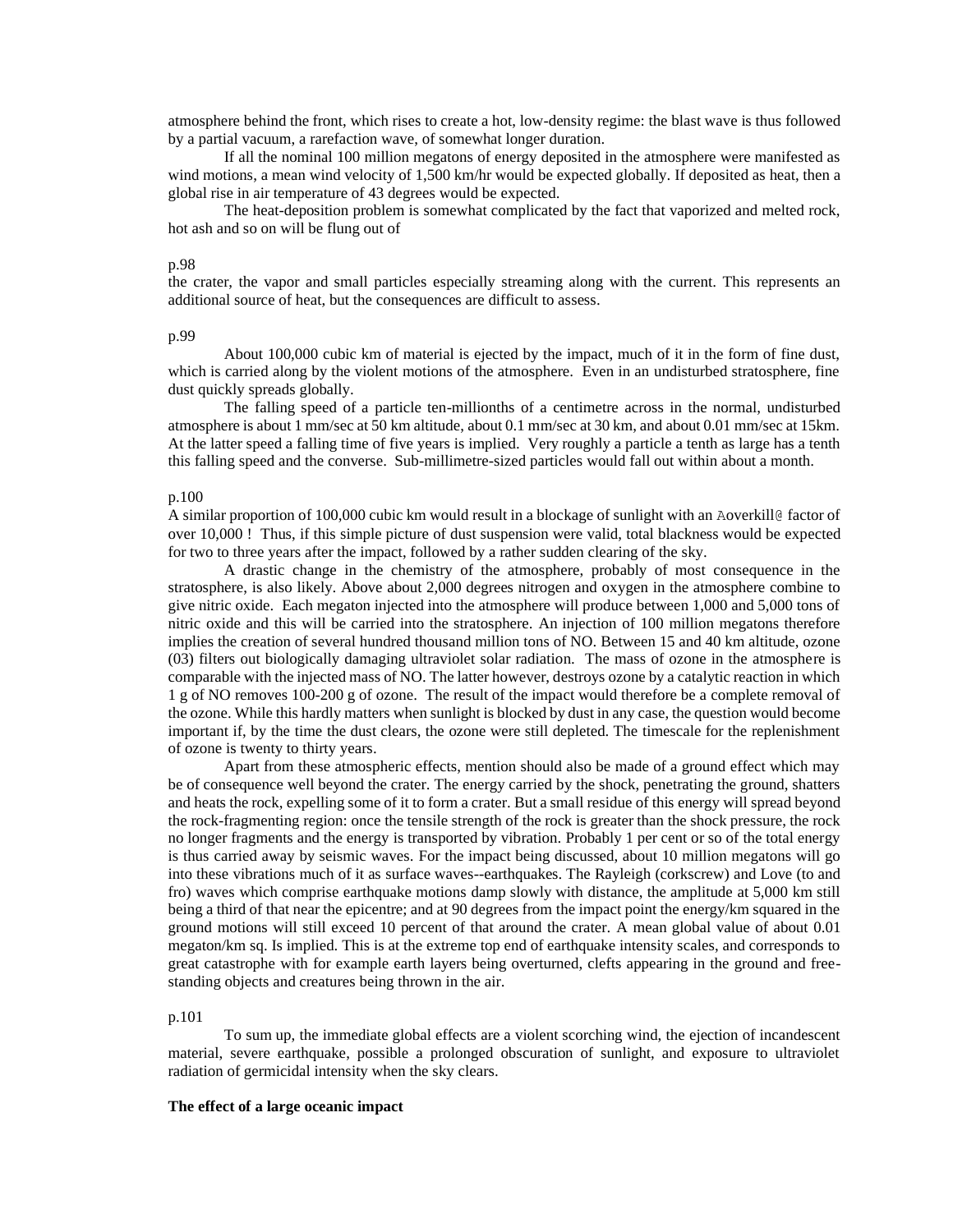Of course most impacting bodies will have crashed into seas or oceans. The consequences of ocean impact have been little studied and are not well understood, and in the description that follows one cannot even be sure that all the main features of the phenomenon have been included.

Experiments on crater formation in sand show that the sizes of craters in loosely bound material may be up to ten times those of the corresponding craters formed in rock. A very large, shallow crater, perhaps 500-1,000 km across, would be formed by the impact of a 10 km diameter asteroid, the crater "walls" being formed of water. The whole structure, because of the great dimensions, would take over an hour to form. Of course the ocean whose depth will be less than the diameter of the asteroid, is quite unable to absorb the impact momentum and a true crater will be formed in the sea bed, breaking the crust and exposing the underlying hot mantle material. The shattering of the ocean bed material will not be greatly affected by the overlying water but its excavation will be; in effect some of the ballistic energy of excavation will be transferred into water wave motion. Lifting and displacement of the underlying rock may be a prime input to the oceanic disturbance.

The filling in of the water crater will create a rebounding column of water mixed with solids, the whole reaching several kilometres in height. Because in the latter stages the inrushing water is flowing over lava some energy transfer is expected. It might be considered that a square centimetre column of water several kilometres deep will not be significantly affected by heating through contact with lava at one end; however the possibility exists that some of the heat energy is expended in overturning the lave, in which case a rapid convective mixing of the lava is possible. The heating then becomes a volume rather than a surface phenomenon and may be quite significant. The energy contasined in a 100-metre depth of lava a 2,000 degrees C, in a crater of radius 100 km, is about equal to the initial impact energy, and this must complicate the subsequent flow of the displaced water. We neglect the effect here.

The crater expert Gault and his colleagues carried out a calculation

## p.102

in which a 1.4 km diameter asteroid struck the ocean at 25 km/sec. They found that 92 per cent of the impact energy went into splash, shock heating and wave formation. The ocean was evacuated to a depth of 6km over a radial dimension of 15 km. Neglecting turbulent dissipation of the wave energy, they found that the "ripples" spreading outwards had an amplitude of 1 km at 100 km distance from the epicentre, droping off in proportion to distance so that, for example, the wave amplitude was 50 metres at a distance of 1,000 km.

Approaching a shoreline, a wave slows down and increases in amplitude as it enters shallow water. There is a piling up of water as the forward part of the wave slows down. An increase in wave height by a factor of ten as the coastline is reached is expected so that the 50 metre wave would become 0.5 km in height.

The important question however, is the stability of these impact-generated waves. Development of the wave structure is a complicated technical problem and work carried out by Strelitz suggests that the waves may break up and dissipate in the ocean. The reason is that the waves are steep, not sinusoidal. Piling on to each other they evolve into a hydraulic bore--an almost vertical wall of water in an extreme case--which cannot maintain its shape and therefore breaks up in the open sea.

The steepness of the waves, in turn, comes from the small dimension over which the energy has been deposited; thus in the Gault calculation one has energy greater than that of any earthquake-induced tsunami dumped into a mere 200km sq. Of ocean. A normal tsunami may be induced by a sub-oceanic earthquake covering an area of 30,000 km sq. The waves generated are of great length and are very shallow: on a ship at sea one would scarcely notice the swell. These long wavelengths tend not to be destroyed by passage into shallow water and can therefore deposit their energy right on a coastline, with devastating effects.